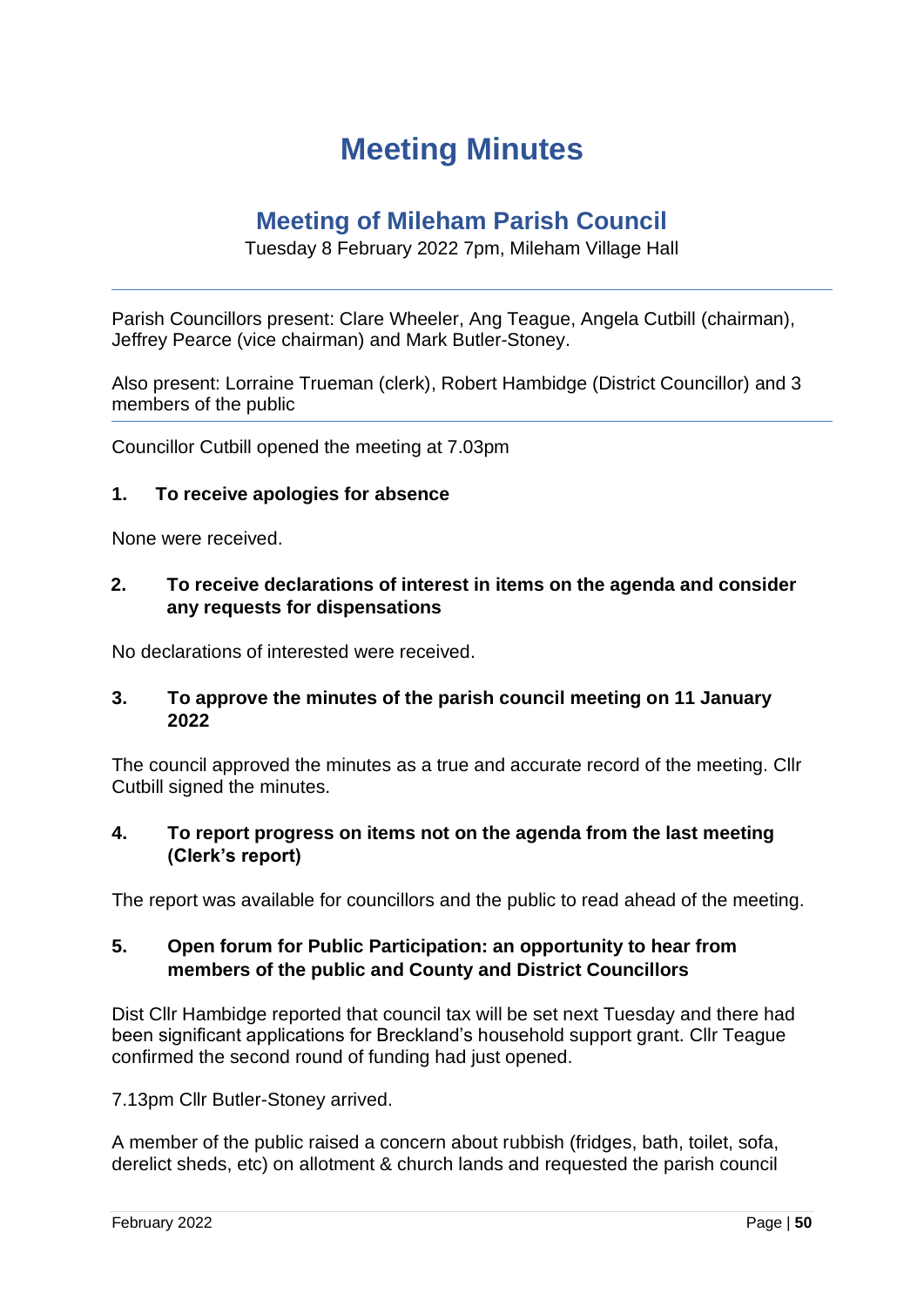encouraged a group of volunteer resident to clear the rubbish. The council advised that they were not responsible for the land and would need permission from the landowners. **Action:** Cllr Butler-Stoney, as a trustee for the Fuel Allotment and Other Charities, agreed he would dispose of items that should not be held on the allotments. Cllr Teague agreed to send photos of the rubbish behind 2 Manor Terrace to the clerk and the clerk will report the matter to Breckland District Council.

Cllr Pearce spoke on behalf of a resident who was not in attendance, 1) a problem with the name plate for Litcham Old Road but it was not known which end of the road was being referred to, **Action:** Cllr Teague will confirm, and 2) leaves on the pavement from the village hall to park farm leaves on path, **Action:** the clerk to report this.

## **6. Planning**

## **6.1 New applications**

TRE/2022/0025/TCA, Castle House, The Street, Sycamore - Growing inside ditch. Remove - low amenity value. Inappropriate location to consider replacing. Field Maple 1 - Remove. In poor condition, and very low amenity value. On bank of ditch so inappropriate position to replace / poor soil. Ash 1 - Reduce (by up to 50%) and target prune limb growing towards neighbouring property (and mostly falling within their property). Whilst this has a strong collar, it has a low trajectory and if it fell in current condition would cause significant damage. It will be reduced sufficiently away from main trunk so as not to impact health of remainder of tree. Field Maple 2 - Reduce (by maximum 24 inches) one limb that is growing into fence and threatens to damage it. Hazel / Holly. Remove the Holly. A Holly bush has developed into a small upright tree and is now growing through most of one side of the Hazel to a height of 5 metres or so and with associated Ivy growth is suffocating the Hazel. (Tree Work App CA).

The clerk advised Breckland District Council are not requesting comments and the council agreed no comments were necessary.

## **6.2 Decisions**

There were no new decisions.

## **7. To agree attendee to Breckland Landscape and Settlement Character Assessment Stakeholder workshop**

**Action:** Cllr Butler-Stoney agreed to attend this workshop.

## **8. Objectives**

## **8.1 To discuss the renovation of the noticeboard (All)**

Cllr Cutbill has been trying to find someone to assist with various tasks around the village but has not been able to find anyone to put forward to the council at this stage.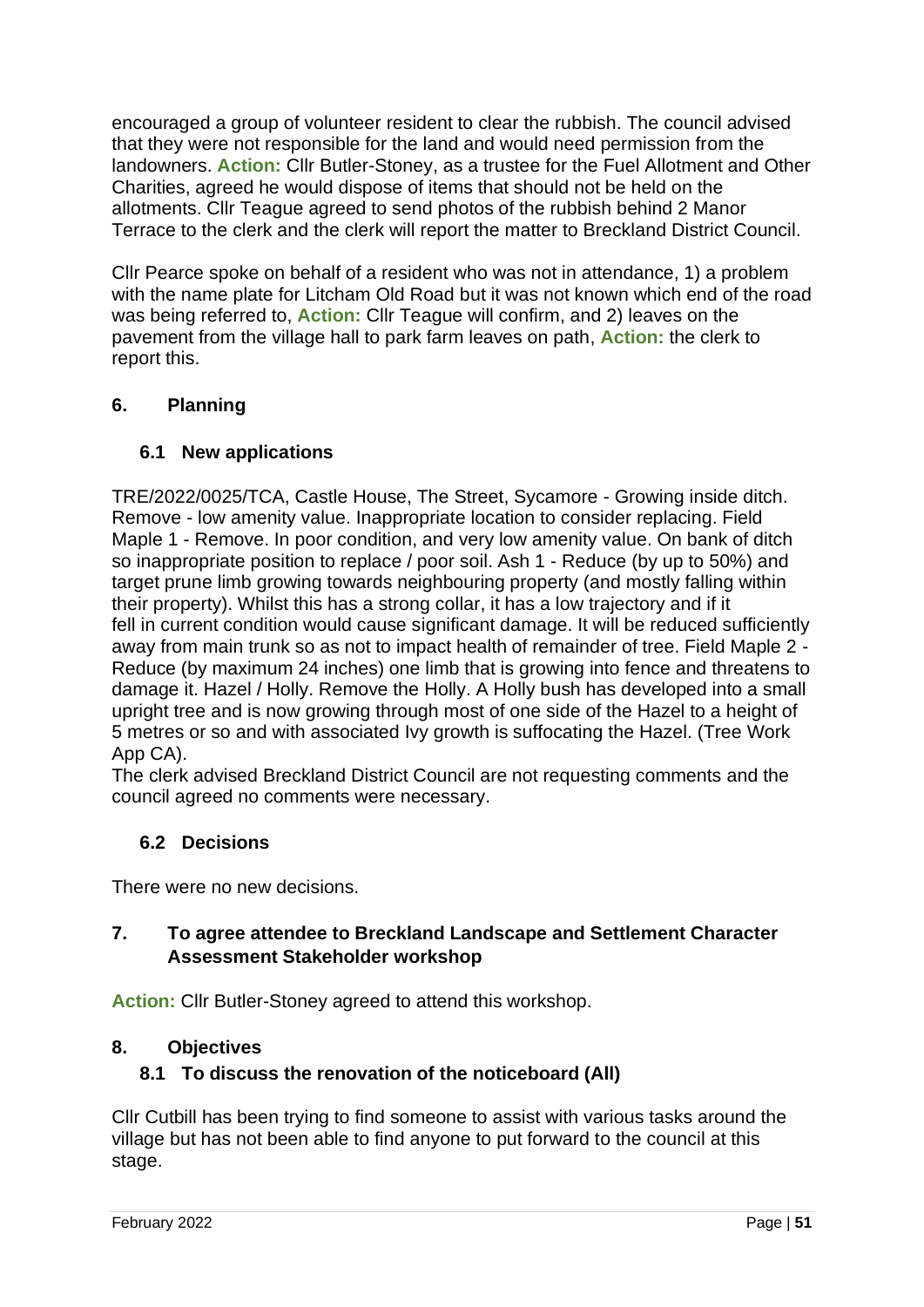## **8.2 To receive an update on the verge planting (MBS/JP)**

No update was available.

## **8.3 To receive an update on welcome letter for new parishioners (AC)**

No update was available.

## **8.4 To receive an update on a clothing bank for The Pitt area (CW/AT/LT)**

Cllr Cutbill gave a summary of the options. **Action:** The clerk to find out if a contract is required with ASTCO and the frequency of collections.

## **8.5 To receive an update on the renovation of Beeston Road Pond (LT)**

The clerk confirmed Cty Cllr Kiddle-Morris had suggested the removal of the silt would need to be carried out by a licenced carrier. Dist Cllr Hambidge advised that a licence to enhancement of agricultural land would be required and sent the clerk a link to the relevant section of the government website. **Action:** Cllr Butler-Stoney to contact the Environment Agency.

19.41 a member of public left

## **8.6 To agree next steps to carrying out a village survey (All)**

The clerk stated the budget for this project was £200. Cllr Pearce advised that data protection would not be an issue as there was no personal data to be included in the survey. It was agreed that most of the surveys could be delivered with Church & Village magazine and that an online option would not be made available. **Action:** Cllr Pearce to circulate the survey to the council and ask if completed surveys could be dropped at the post office. Once the council have agreed the final version, Cllr Pearce will gain a final printing cost and the clerk will publish a copy of the survey online for anyone to view and print their own copy.

## **8.7 To discuss the overhaul of the Parish Council website (All)**

The clerk suggested councillors look at other parish council websites, e.g. Great Melton, Hockering, Tittleshall, Stanfield, Litcham and feedback at a future meeting. Cllr Cutbill raised concern that this, along with the Old School site, would take too much of the clerk's time.

## **8.8 School playing field**

## **8.8.1 To receive an update on the possible transfer to the Parish Council (MKM/LT)**

The clerk that she had not received any further information, despite asking for the deeds and finances. She confirmed that a meeting had been schooled with Norfolk County Council on 2 March. **Action:** Cllr Teague to join the meeting.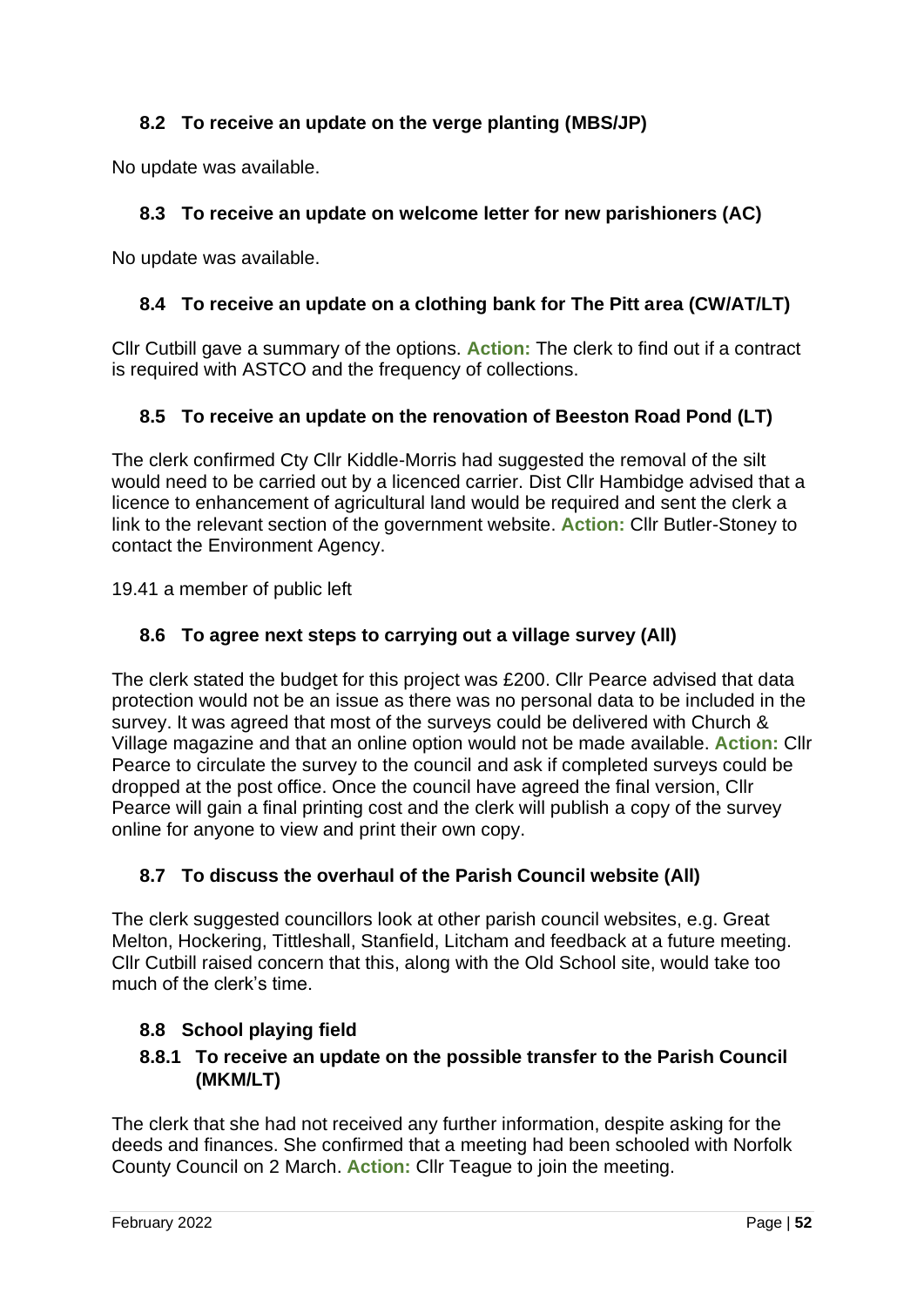## **8.8.2 To discuss aims and objectives of the transfer (All)**

The council discussed paying for school transport and using the land as forest school but understood any activity would need to be agreed with the charities commission.

## **9. Traffic**

## **9.1 To receive SAM2 data (CW/AT)**

The data was available to all ahead of the meeting.

## **9.2 To agree named councillor volunteer(s) for SAM2 coordinator**

Cllrs Teague and Wheeler agreed to be the named contacts. **Action:** the clerk to advise the SAM2 group.

## **9.3 To discuss setting up a Speedwatch group (AT)**

Cllr Teague reported she had 6 volunteers to take part in the group. They would all be given training by community Speedwatch which would take part at the village hall. Cllr Teague confirmed there would be no cost to the parish council.

## **10. To discuss the Community Benefit Fund/Vattenfall (JP)**

The council discussed the possibility of using the funds to improve The Pitt. **Action:** Cllr Pearce will include questions in village survey to give residents chance to make suggestions for use of funding.

## **11. To discuss a village litter pick (JP)**

The clerk advised Breckland District Council had started to lend litter picking equipment and she had shared the documentation with the council ahead of the meeting. Cllr Pearce did not wish to complete the risk assessment template Breckland had provided. The council agreed to hold the litter pick on Sunday 24 April, if the equipment was available. **Action:** the clerk to ask Breckland if they would accept the risk assessment completed by the parish council previously and to book the equipment for the agreed date.

## **12. To agree village garage sale (AT)**

The council agreed to hold the garage sale on 1 May. The council invited Mileham Playing Field run a car boot sale on the same day. **Action:** Cllr Teague will ask the W.I. if they wish to offer refreshments in the village hall, if it is available.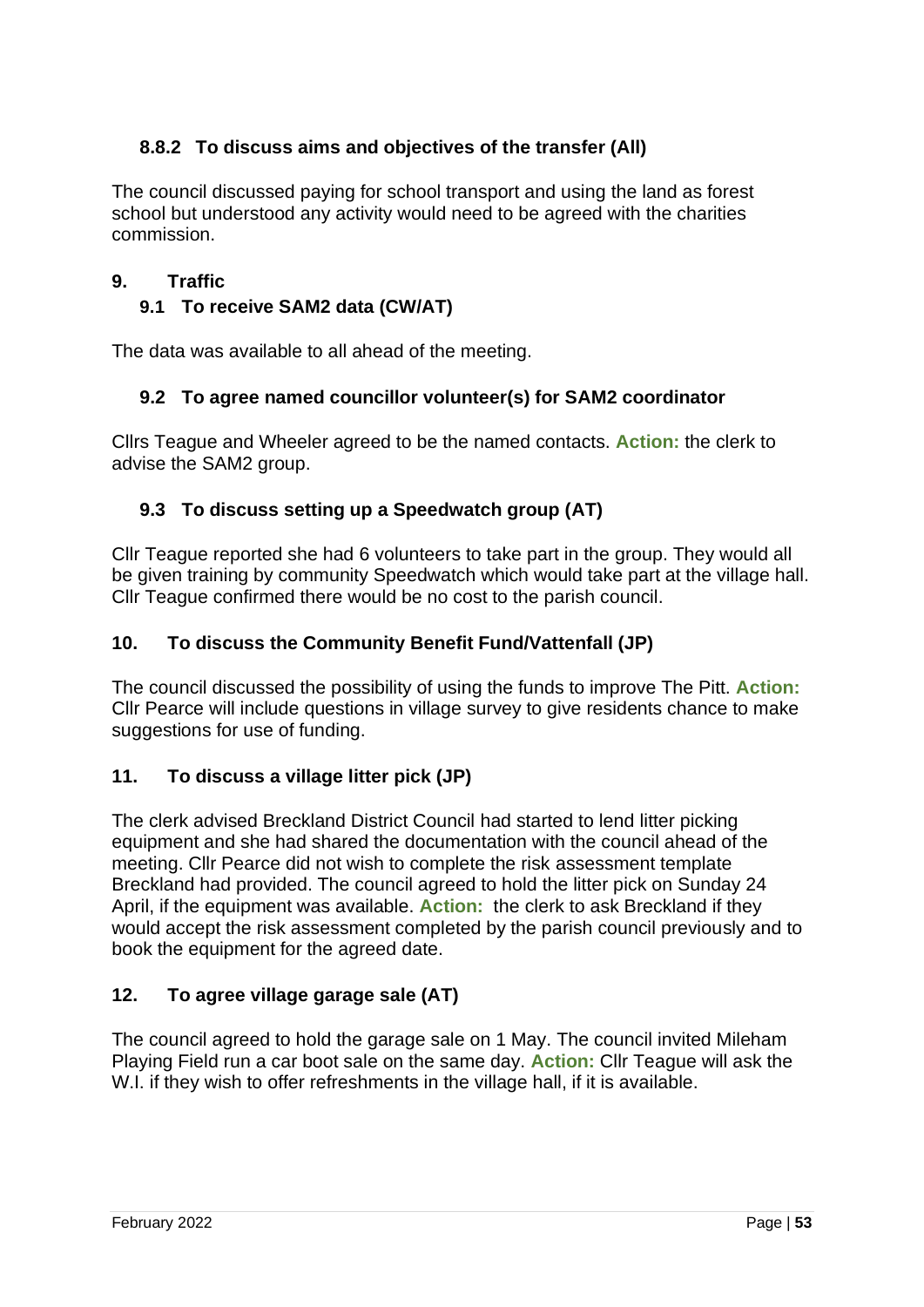## **13. To agree whether to proceed with the installation of the trod at Stanfield Road (MBS)**

It was suggested that the village gateway sign should be moved onto private land without the landowners written permission, allowing room for the trod to be installed. A heated debate took place. The council voted to go ahead with this suggestion with Cllrs Cutbill and Teague voting against the motion. The council agreed the clerk could agree the additional cost of this if it was no more than £200. **Action:** the clerk to contact Highways to see if this is possible and the additional cost involved.

## **14. To discuss the requirement for a village handyman (All)**

Cllr Cutbill advised she had been looking into this. She had not managed to find anyone suitable and was concerned where the funding would come from. **Action:** Cllr Wheeler will speak to Mr Wheeler to see if he would be interested.

#### **15. Finance**

#### **15.1 To approve the payment list**

The council **APPROVED** the payment list as detailed below.

#### **15.2 To agree the closure of Barclay's bank accounts**

The council agreed to close both the accounts. **Action:** Cllrs Cutbill and Teague to write to Barclays asking them to close the accounts and transfer any funds left to Unity.

#### **16. Staff & training 16.1 To review clerk's timesheet**

The council noted the clerk's hours.

#### **16.2 To agree clerk's additional employment**

The clerk explained she wished to take up internal auditing for other parish councils. The council agreed this would be acceptable.

#### **16.3 To agree attendees to Norfolk Parish Training & Support update seminar**

The council agreed Cllr Cutbill and the clerk would attend the seminar on 31 March. **Action:** the clerk to book the places on the course.

#### **17. Correspondence**

The correspondence was noted.